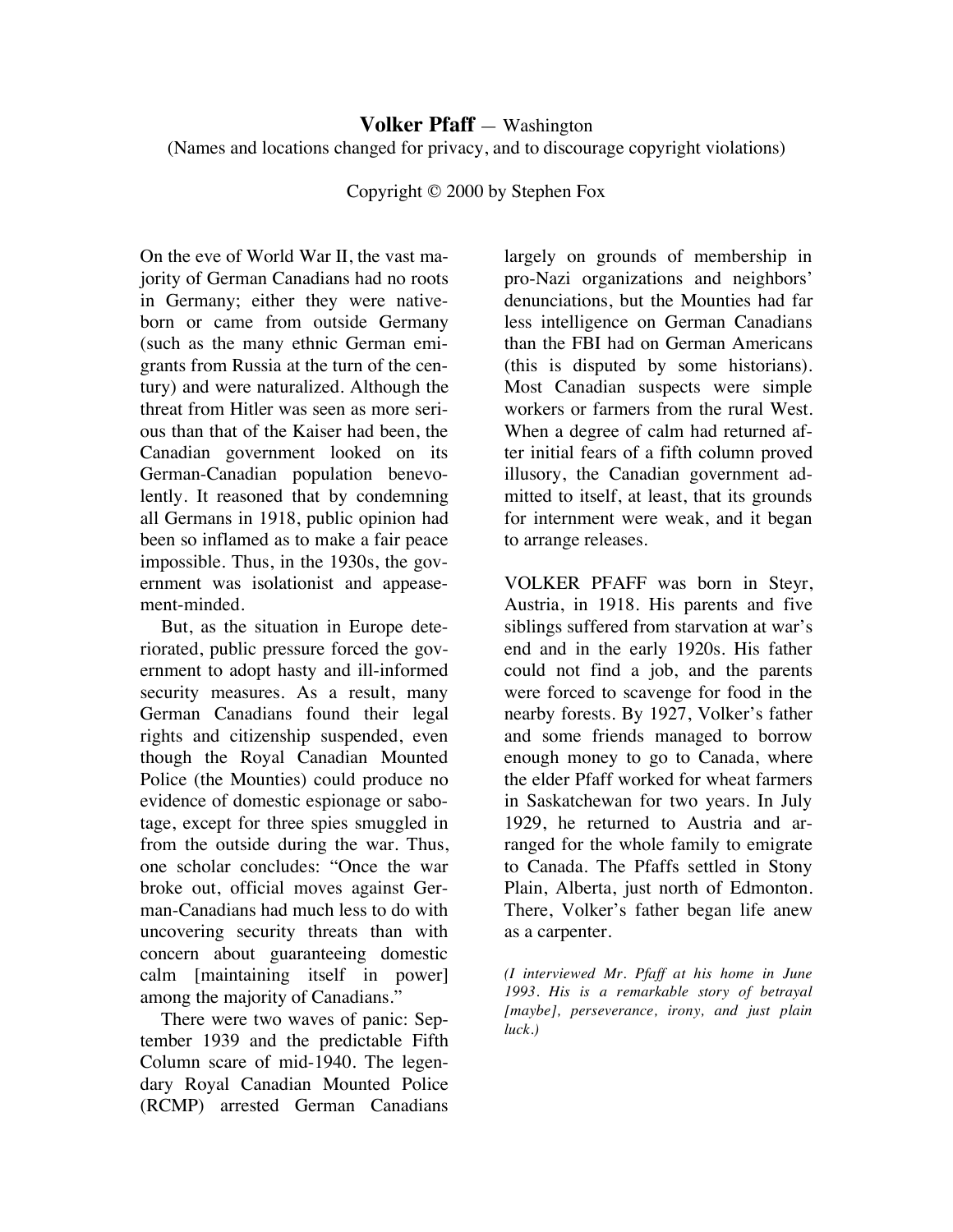*Q: How much contact did your family have with other German immigrants during this time?* 

The only contact with Germans or Austrians was through the Lutheran church. Later, there were German clubs. To my knowledge, my dad never joined any club.

At home, we spoke German. My father found it rather difficult to acquire English, but my mother was more adept, and she acquired it well.

After father got his job at the joiner shop, life in Edmonton was very comfortable. But following that first winter of 1929-1930, my father gave up his job. He didn't like city life. He wanted to be out in the country, being descended from country people in Austria. He wanted to go out west under a program instituted by the Canadian Pacific railway. They hoped to settle immigrants on these lands on a sharecrop basis. My dad thought this was a great thing, and he wanted to become part of that. He gave up his lucrative job in Edmonton, and we moved to Kamloops, British Columbia. The railroad-sponsored cooperative was already in existence, and they had built small houses for these immigrant families to move into. During that year, my dad went over to Vernon, British Columbia, where he found a ten-acre farm for sale. It was shockingly cheap, so he made a small down payment and we moved from Kamloops to Vernon. He built two large barns all by himself, and we rented a large pasture.

### *Q: Was there ever any attempt made to become Canadian citizens?*

That's one thing my dad never did. It's hard to explain why he never applied. He knew that Canada provided a future for

our family since Austria was a closed chapter. However, he thought that after Hitler came into Austria that perhaps things would change, and I think he was considering going back to the old country. Now, when Tony Wolfe came along (more on him later), he nurtured this feeling. And then in July of '39, Wolfe managed to convince my dad to return to Austria. So at the end of August my dad finally gave in and said, "Ok, we're going to go back now," and he sold the farm.

### *Q: Did the family discuss this?*

No. We boys were teenagers and weren't even home most of the time. My younger brother, at the persuasion of my father, had gone back to Germany in 1938. In March that year, my oldest sister, her husband, and their son also went back to Germany at the persuasion of his parents, who had written him, recommending that he return since he was a schoolteacher by trade. He would have free government housing and a teaching job immediately if he returned. My older brother and I refused. We didn't want to go back there, not at that time. My younger brother was inducted into the Hitler Youth immediately on return [and later the German army]. My brother-inlaw was subsequently drafted into the German army and served in France.

*(In a memoir for "posterity" that Pfaff wrote in 1993, he says that his older brother had no intention of returning to Germany, and that he, Volker, preferred to defer any decision for the time being. He never found his younger brother after the war.)* 

In 1938, Tony Wolfe, who spoke fluent German, had presented himself as a true friend of Germany and of Hitler. My dad was always sympathetic with what Hitler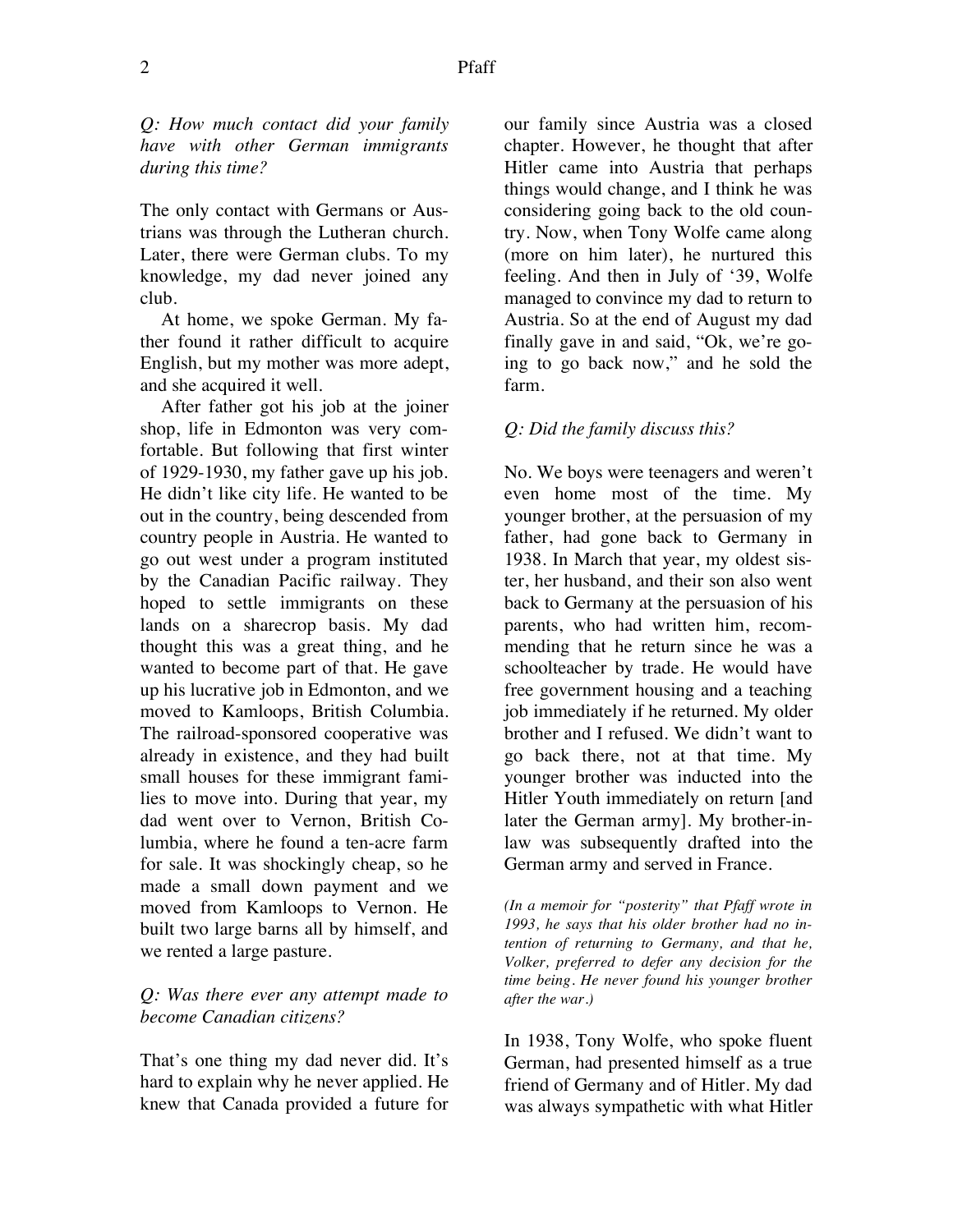was doing in Germany and Austria, especially after the *Anschluss*.

#### *Q: He just showed up on the farm?*

He just showed up without anyone knowing anything about him. He was taken in as a real good friend of the family. All the while, this man was nothing less than an undercover agent of the Royal Canadian Mounted Police.

*(In his memoir, which is far more detailed than this interview, Pfaff never mentions Wolfe.)* 

My dad was just a simple farmer; he had no capacity in the art of dissimulation. Wolfe lived by himself in a rented place, and he was quite a regular visitor. Of course, therefore, he knew all about our family, specifically my dad's sympathetic attitude toward Germany and Hitler. So he was able to gather quite a file on the whole family. This lasted until shortly before the outbreak of war.

In June 1939 this man manipulated my dad in such a way as to cause him to be fearful of what Canada might do to the family in light of dad's sympathetic attitude toward Germany and Hitler. Supposedly, we would be in danger of our lives here in Canada, and he talked my dad into leaving because somebody was after him, which was untrue. But my dad fell for it. Later we realized that this was nothing but entrapment. What the policy or politics or philosophy behind this was on the part of the Canadian government, I'm still trying to figure out today. At no time was our family ever any threat to Canada. None whatever. We would never have done anything against Canada. In fact, we recognized continually, ever since coming from Austria, that Canada was our salvation. But my father sold the farm for a pittance. We packed our bags and took off in this guy's car. He accompanied us practically all the way to Whiterock, British Columbia.

The idea was to cross over to the United States from there. We had settled down in a cabin in Whiterock, and Wolfe knew where we were. The day after we settled in, he left us to go to Vancouver. That evening around seven o'clock, while the seven of us were in the cabin, there was a knock at the door. We opened it, and there stood a Royal Canadian Mounted policeman, his revolver drawn. He ordered us all to raise our hands, saying, "You're all under arrest, don't try to escape. This cabin is surrounded by armed mounted policeman." They had two or three cars there, and they ordered us into the vehicles with our belongings and drove us to a detention building in Vancouver.

*(In his memoir, Pfaff writes that his older brother was not interned, he thinks, because he had never shown any sympathy toward Hitler's Germany. Presumably, those in the family who were interned had.)* 

During this trip, the women were separated from the men. We found out later that they had released my mother and sister and her child and allowed them to go back to Vernon. But the men, including my father and brother-in-law, were kept in detention for about four days. During these four days they questioned us hour after hour. Always alone. Always the same questions, as though we had been some super-secretive Nazi spies. And obviously, since none of us had anything to hide, we told the truth, that being also because of our religious faith.

But they kept on grilling us with the same questions, over and over. About Germany, about Hitler, about the Ger-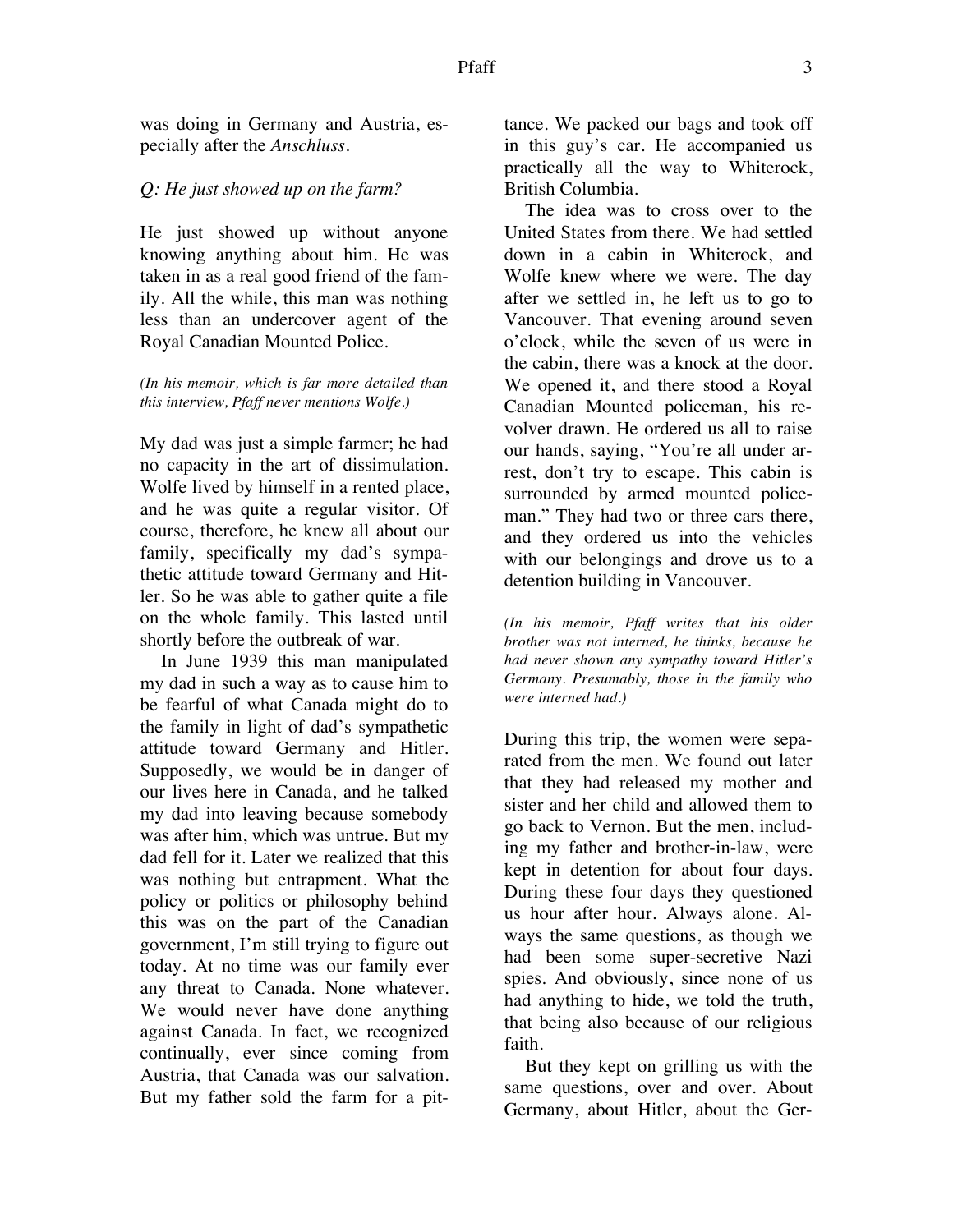mans in Canada, and whether we had any plans to sabotage or to blow up bridges, and so forth. When we were arrested they found nothing incriminating. Not a thing. After four days they finally transported us by rail, under guard by armed mounted policemen, to Seebe, Alberta. There we got off the train and were placed in an army truck and taken about fifteen to twenty miles over unpaved country roads, to camp Kananaskis, approximately sixty miles southwest of Calgary.

 When we arrived at Kananaskis, the camp was ready for occupancy. There were already other civilian internees there; the total number within the first year ranged around 900-1,000. It varied, some were released, and some new ones came in.

## *Q: Had there been any official notification that you would be interned?*

I never saw any document charging us with malfeasance or being a threat to Canada, or that we had committed any kind of adverse act against Canada. Nothing of that sort. No hearing either.

In Camp Kananaskis the food was very adequate. We also had a camp canteen where one could buy cigarettes, candy, writing pads, pencils, pens, and so forth; the prisoners operated it. We didn't actually have any cash per se; the money we did have was coupon-type money. Cash was not allowed in the camp.

Our daytime activity during the first three years was forced labor: forestry and roadwork. In the evening I pursued my educational goals. Other activities in the camp during weekends were sports: soccer and baseball. In the winter we played hockey. We made our own rink. Evening lockup was at nine o'clock,

with lights out at ten. In winter, we rose at seven, in summer at six. There were approximately eighteen to twenty-four prisoners in each cabin. The windows inside could be opened only partially, so that no one could squeeze through. Doors were locked from the outside, and in the morning, the army personnel unlocked them and all prisoners were called out for *Appell*. We had to line up in rows, and each internee had a number. Mine happened to be forty-two, one of the early-timers. So as the sergeant major called out each number, you had to say, "Here."

During that first two years in Kananaskis some people tried to escape. I helped to dig a tunnel underneath the barbed wire enclosure. We began under one of the cabins closest to the wire. Digging out the earth and bringing it out in little cans, we distributed it inside the enclosure but behind the cabins where we had started a garden. And this earth would simply be deposited as part of the garden earth. That way it escaped detection for quite some time.

Just before completion they discovered that tunnel. I don't specifically recall how it was discovered; maybe some of the earth that was tunneled out looked different. The camp personnel made an extensive search of every cabin, under the cabins, and also the mess hall, and the kitchen. I think it was under the mess hall that the tunnel began, close to the barbed wire. Each one who participated had to spend two weeks in solitary confinement with only bread and water. No one would betray another. You just confessed. The whole camp would have been punished if the individuals who had done it didn't come forward.

We spent two years at Camp Kananaskis; I think it was July of '41 that they transferred us from there to eastern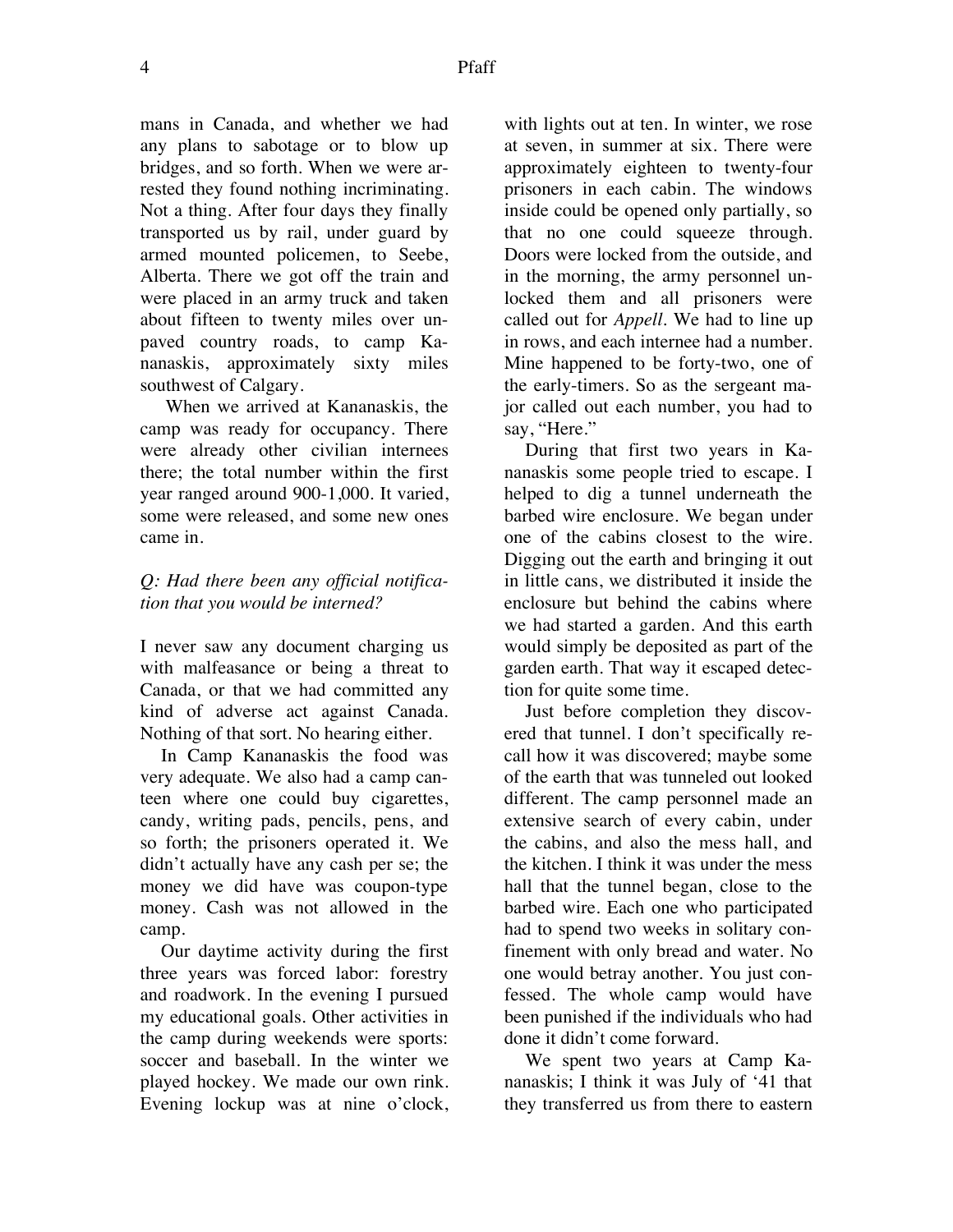Canada, to a camp by the name of Ripples. It's in the area of Fredericton, New Brunswick. This trip took about four days and three nights. I recall quite vividly that when the train was stopped at a town, the people outside would shout obscenities at us. We took it with a grain of salt; we just kept silent.

The fences at Camp Ripples were not quite finished yet; we had to do it ourselves. Life continued not too different from Camp Kananaskis. We still did forced labor, but that ceased shortly after we arrived because of the Geneva Convention. Under the convention, to which Canada, Great Britain, and Germany were signatories, prisoners of war could not be forced to work; we could go out to work on a voluntary basis. Actually I volunteered to work because otherwise you're sitting there with all that time on your hands, not knowing what you want to do with it. That way time passed quicker. It kept you in better health, physically and mentally. We were paid twenty cents a day for labor. In the evenings I continued the studies that I had started in Camp Kananaskis, until November of '44.

It was in November of '44 that Great Britain, Australia, and Canada entered into an exchange agreement with Germany. German prisoners of war in Canada, Great Britain, and Australia were designated for a prisoner of war exchange with British, Australian and Canadian prisoners of war in Germany. As a result the Canadians transported us to the Isle of Man in Great Britain.

We were approximately two hundred internees. This was on a voluntary basis; I didn't have to go. I wanted a change from internment. Internment can get to you. You're under confinement as a young man, and you're deprived of freedom. This can take its toll in your inner

spiritual life. I guess the best word to use is depressing. On the other hand I wanted to get back to Germany to find out what had happened to my sister and brother. So I decided I'd volunteer for this exchange program.

*(In his memoir Pfaff writes that those who were selected for the exchange had refused to deny their allegiance to Germany.)*

In November of '44 the Canadian military transferred us by train to Halifax, Nova Scotia, where we boarded a small Red Cross ship, about 5,000 tons. We departed Halifax sometime in the latter part of November. The first five days we ran into a hurricane. That was about the most horrible experience I ever had. You couldn't eat anything; nothing stayed in the stomach. That was a terrible feeling; you felt like you wanted to die. Unless you've been seasick yourself, it's quite difficult to imagine it. Finally, after five days, the storm subsided, and we continued on our journey.

We docked in London, and from there we were transferred to a military train, which took us to Liverpool. From Liverpool, we were again placed on a small boat and taken to the Isle of Man. There was a prisoner of war camp there, but these weren't huts, these were eightnine-story brick buildings. Before it got dark, all the windows had to be blacked out because of the possibility of bombing.

Life on the Isle of Man was considerably more stringent than back in Canada. The rations there were approximately one-fourth of what we had received in Canada, so we suffered pangs of hunger. We spent the winter as best as we could. There were no educational facilities, so time was spent doing virtually nothing, just walking around during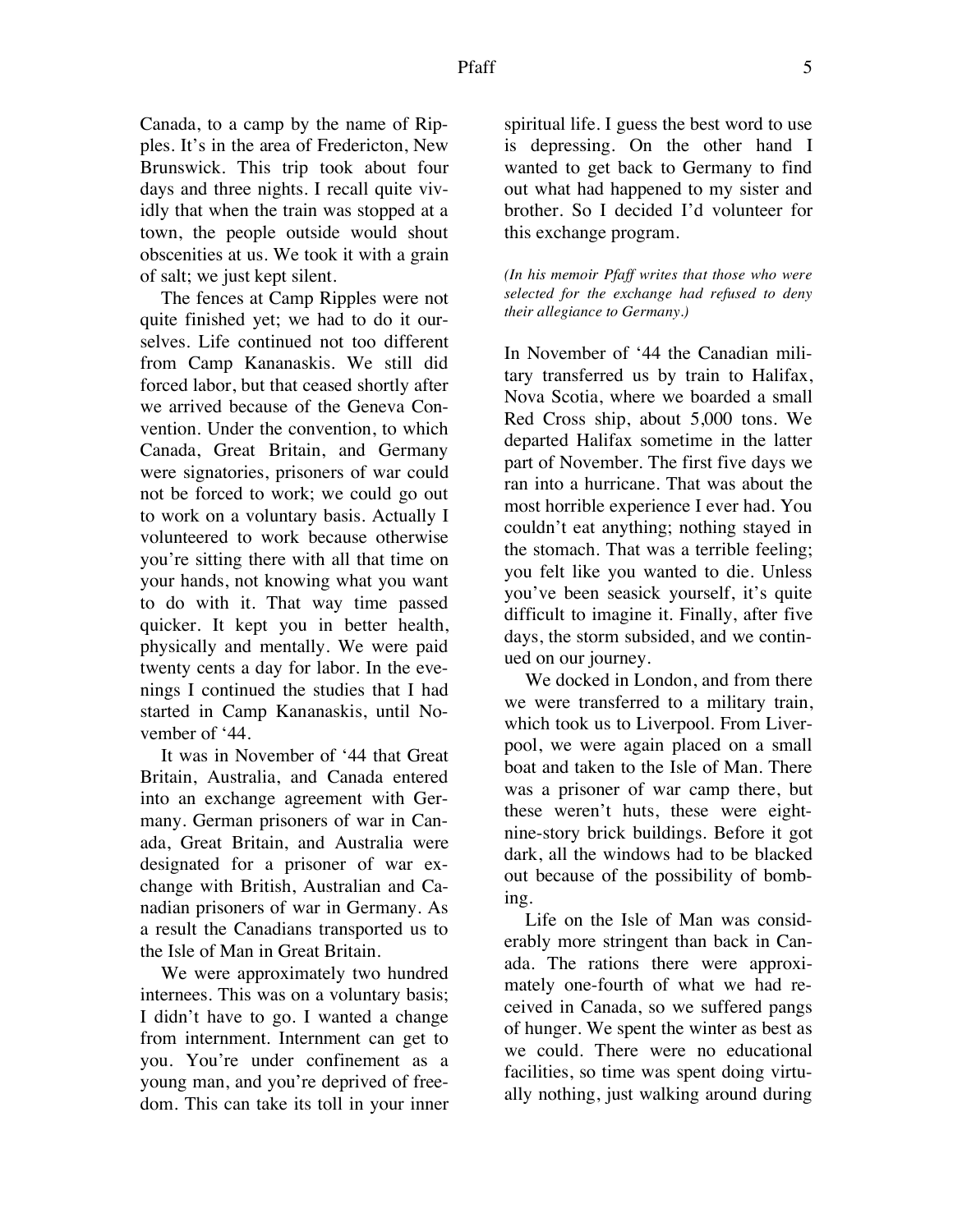the day. At night you just lay in your bed and mused.

# *Q: Did you have reading material?*

Newspapers were not allowed at any time, either in Canada or in Great Britain. We did have books, so I read some books two or three times just to have something to do. We didn't have any store as in Canada to buy little items. So time became quite a hard thing. You just had to make the best of it. That was all there was to it.

My father had been released from Camp Ripples after three and a half years of internment. They allowed him to go back to British Columbia to join my mother. Father had sold the farm and mother had been living with my youngest sister and her husband in Kamloops; he was never interned.

My other brother-in-law was released after four years of internment from Camp Ripples, and he went back to his wife and child. I probably would have been released too had I decided not to go back to Austria. After my father and brother-in-law had both been released they decided to settle down in Summerland, British Columbia, which is a fruit growing area, and they went to work for fruit farmers there.

Finally came May 8th and the end of the war. The announcement came over a loud speaker that the war had come to an end, and that we prisoners were going to be released shortly. I still had the choice of going back to Canada or continuing on to Germany or Austria, but I'd decided to continue on to Austria in search of my sister and her family and my brother.

Those who had decided to go back were then transported on a former German war vessel captured by the British. It was approximately the same time that the Russians had torpedoed two other ships. As I recall there were two ships transporting refugees fleeing west to escape the Red Army. Approximately 10,000 of them drowned. We were fortunate; we were transported from Liverpool via Copenhagen and Stockholm to pick up other prisoners and transport them back to Germany. We docked at Kiel in northern Germany. That's where the British released us, and in groups of six transported us to various locations near the Danish border where I took up my civilian life.

After settling in at a country schoolroom with twenty-nine other refugees, some mothers approached me and asked me whether I would be willing to teach their children English; they would pay me for it. I agreed. I asked the local Burgomeister if I could use the furniture that had been placed in the attic of that school building. He gave me permission to do so. I started with a class of eleven students. I set up a curriculum, starting with the ABCs.

In the following couple of weeks word had gotten around in the area that somebody was teaching English at that school. So local farmers came to the school and asked me whether I would be willing to teach their children English at their homes, for which they would pay me. I said, "Ok, I'll do this under the proviso that you pay me in food. I don't need money; I can't do anything with money." They agreed. I had about half a dozen different farm children who I visited at their homes and instructed them in English. I brought the food back to the camp and shared it with the other people who were there. And so everybody's life was a little easier, since every bit of food played a big role at that point. These refugees were people who had fled from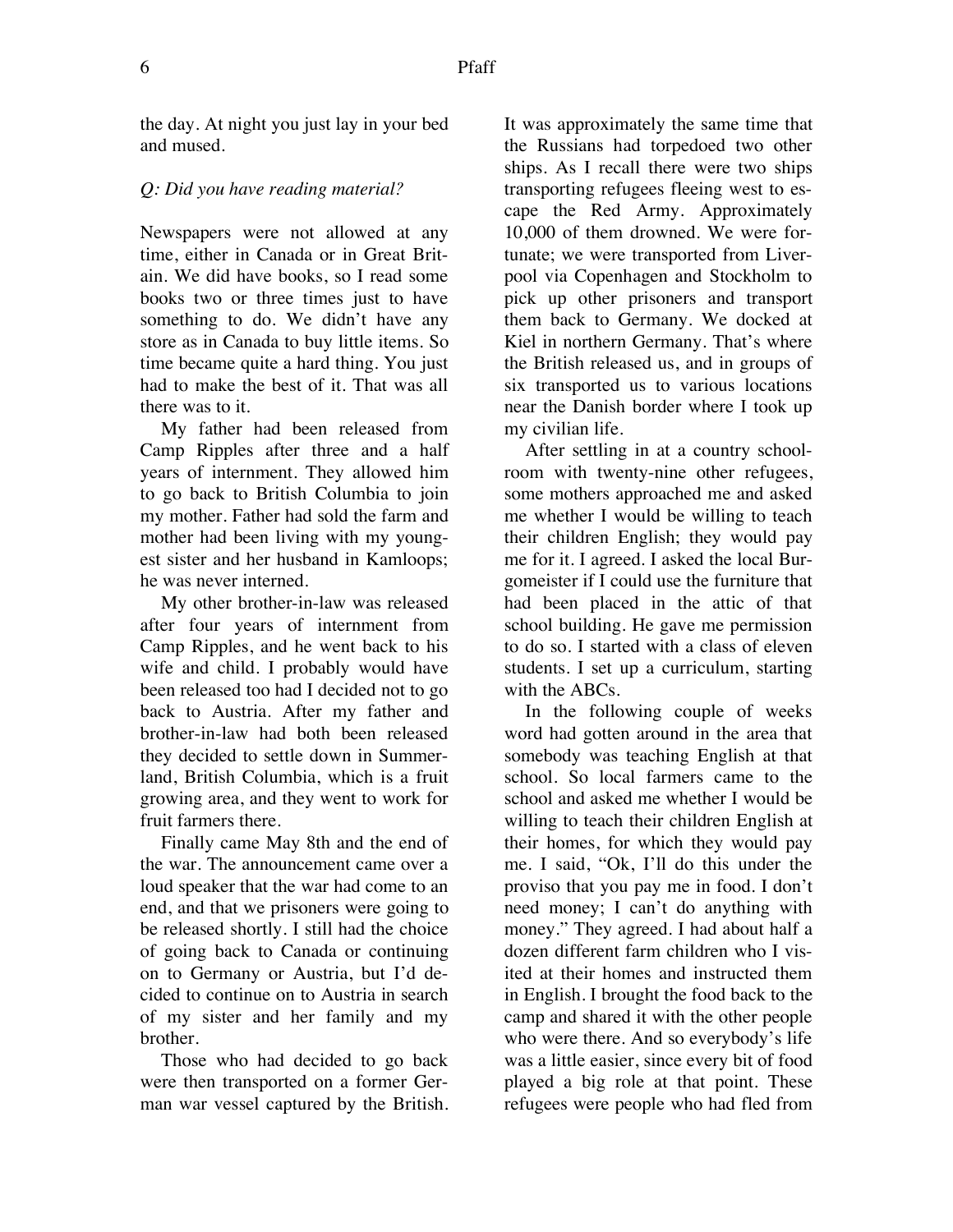the oncoming Russians. Their husbands were either missing in action or killed, so they were widows with their children.

My intention from the beginning had been to continue on to Austria. However, this was the British zone of occupation and no one could leave without the permission of the occupying forces. I wrote two letters to the British military authorities in Kiel. But each time they rejected my request to go to Austria. After the second rejection I decided there was only one reason why I came back here, and that was to search for my sister and brother. I was going to pursue that course.

So, after the wheat harvest was over, I went out on the wheat fields with a little gunnysack and gathered about forty pounds of wheat stubs. I put them on a canvas and removed all the chafe. After cleaning them, I had twenty-five or thirty pounds of clear wheat kernels. I took that to a flourmill and exchanged it for flour. Then I took the flour to the bakery, and they exchanged it for one loaf of bread. Super! A good, solid German loaf of bread.

Then I took some of my personal belongings and clothing and exchanged them for eggs, canned fish, and butter. I got two kilos of butter from a local creamery whose owners had two daughters, to whom I gave personal English lessons. I packed up my things; I had one suitcase and one large gunnysack. I took my food and wrapped it in a blanket and put it in the gunnysack. I took a local train to Flensberg, and from there on to Hamburg.

Arriving at Hamburg, I could see all the bombed-out buildings, nothing but skeleton after skeleton. The whole town was destroyed. It was a weird, eerie sight to see all these buildings and the shadows. That evening I spent camped at the

local railroad station, which was half destroyed. Sleeping at the station, though, was a very anxious time. I was afraid for my provisions because the temptation was great on the part of the people who had become completely destitute at that point.

The next morning a train was scheduled to leave Hamburg, direction Frankfurt-am-Main. I bought tickets for the trip, which incidentally I never needed because no railroad man came around to check. The only place I found was in the passenger car, which had aisle compartments. The cars had no glass in them; bombers had strafed all. You were exposed to the cold draft as the train moved, and it was pretty cold out there. We traveled south to the demarcation of the British and U.S. zones, arriving about two o'clock in the morning. The policy was that when the train was leaving the British zone and entering the U.S. zone, the U.S. military would check everybody on the train. So, when the train stopped and the U.S. military ordered everyone out, you could file back into the passenger car on presentation of proper identification. But I had nothing, only my prisoner of war card, stating my name and my prisoner number, fortytwo. I had no birth certificate, no passport, or anything like that.

Then came my turn. A master sergeant stood at the entrance of the car. I showed him my prisoner of war card. He looked at it and said, "Nichts," and motioned me back. Then I began talking to him in his own language. I explained the situation in detail, told the exact truth about the whole thing. He listened very attentively, and finally said, "Ok, buddy, get in." Just like that: "Ok, buddy, get in." So that was it. I had made it.

The train continued its course to Frankfurt, where everyone got off. I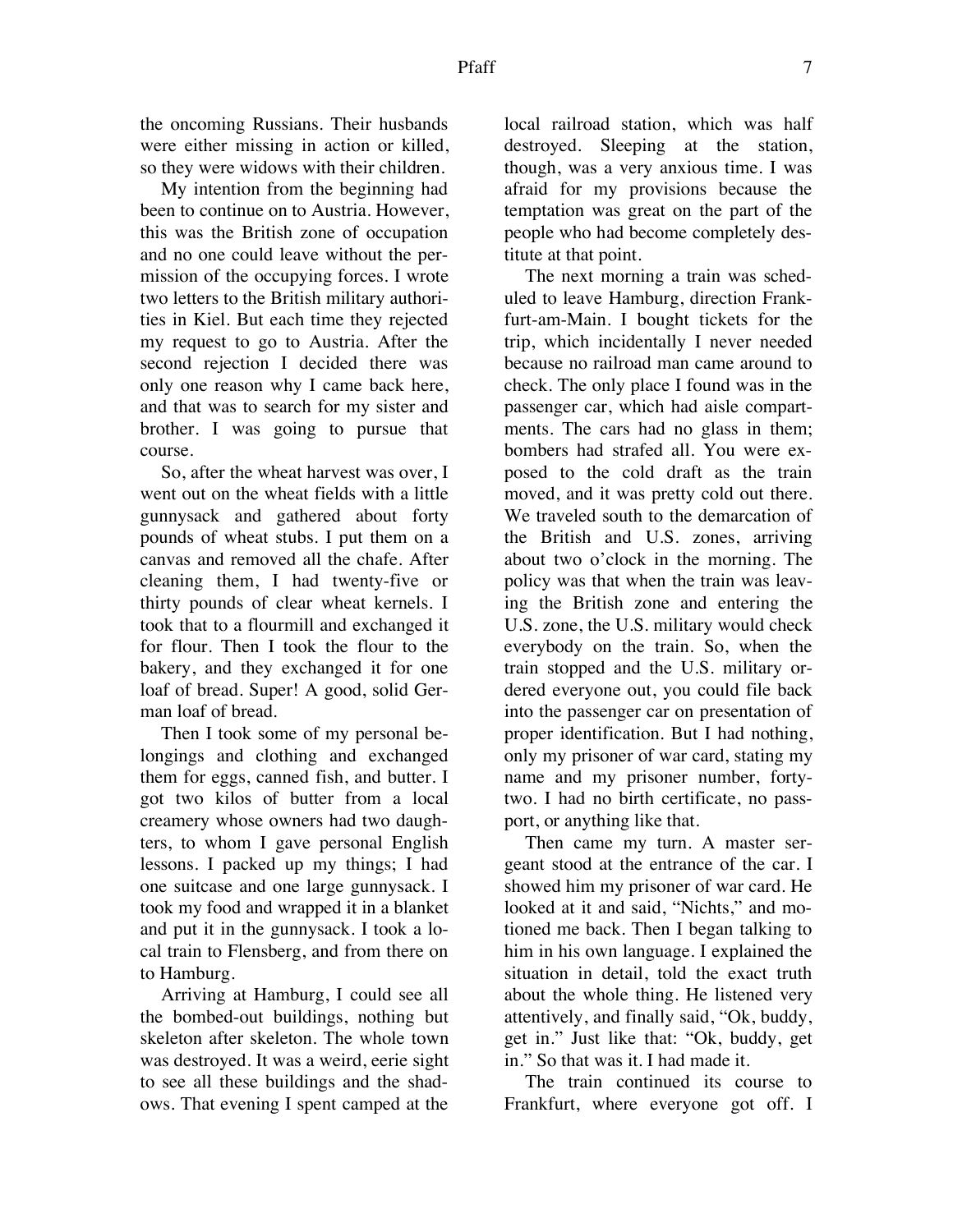thought to myself, let everybody else go first, then I'll gather my things and get off. Finally, everybody had left and I found my suitcase, but the gunnysack with the food had disappeared. The most precious thing I possessed had disappeared. And I had had only one meal from my piece of bread, with a little butter and one egg. The rest of it, my provisions for about ten days, was gone.

I sat down in the station with my things and started brooding. As I was brooding, a couple of women with some children who were sitting not too far from me said, "we'll give you some bread." Then a young man came up to me and asked me if I wanted to buy a ration card that had one loaf of bread left on it. I asked him how much he wanted for it.

"Fifteen marks," which was the black market rate, so I gave him the marks. What's money compared to bread? I redeemed the ration card at a local bakery.

I found out that a freight train was due to leave, going south, direction Nuremberg. So I got myself over to this other station and boarded an empty freight car. Half way to Nuremberg that train reached the end of its line. So I climbed on a coal train and continued. On the coal train, I met a man with a bottle of wine, and since I had a loaf of bread, we became friends

When I got off the train at Nuremberg, I noticed a company of American soldiers having their K-ration breakfast. I went over and introduced myself to one of them and told them my situation. Right away, they gave me a couple of Krations. After that, I boarded a passenger train from Nuremberg to Regensburg, then to Passau, which was only about three or four miles from the Austrian border. I stayed overnight in a Gasthaus opposite the railroad station. There I exchanged a shirt for some more food with a waiter. How he got the food, I don't know. From there I had to walk about three or four miles to the border crossing.

I hired a porter to carry my luggage. There was also a group of about forty or fifty people heading in that direction, who wanted to get into Austria. Like me, half that group didn't have proper identification. U.S. military police guarded the crossing along with Austrian custom officials. The Americans allowed me to enter Austria, as I explained to them I was born in Austria, but the customs officials refused to let me in because I had no identification. I turned back again toward Passau with about half of that group that didn't have proper identification.

In Passau it started raining, so we found another Gasthaus. I debated what to do. I inquired which was the best direction to get into Austria, not at the border crossing, but illegally. They told me that behind the Gasthaus was a steep rise. "Go up there and then head back toward the border," they advised, "then continue through a woods." One young lady about nineteen years old decided to accompany me.

We arrived on top of that slope and stood there for a while, resting. We saw two men coming from a different direction towards us. From a distance it looked like they were uniformed border guards, but as they came closer we noticed they had on tattered German uniforms. They came up to us and introduced themselves, as did we. It turned out they were former German soldiers returning to Austria. So we joined company, and fortunately they helped carry the baggage. Of course, I paid them for it.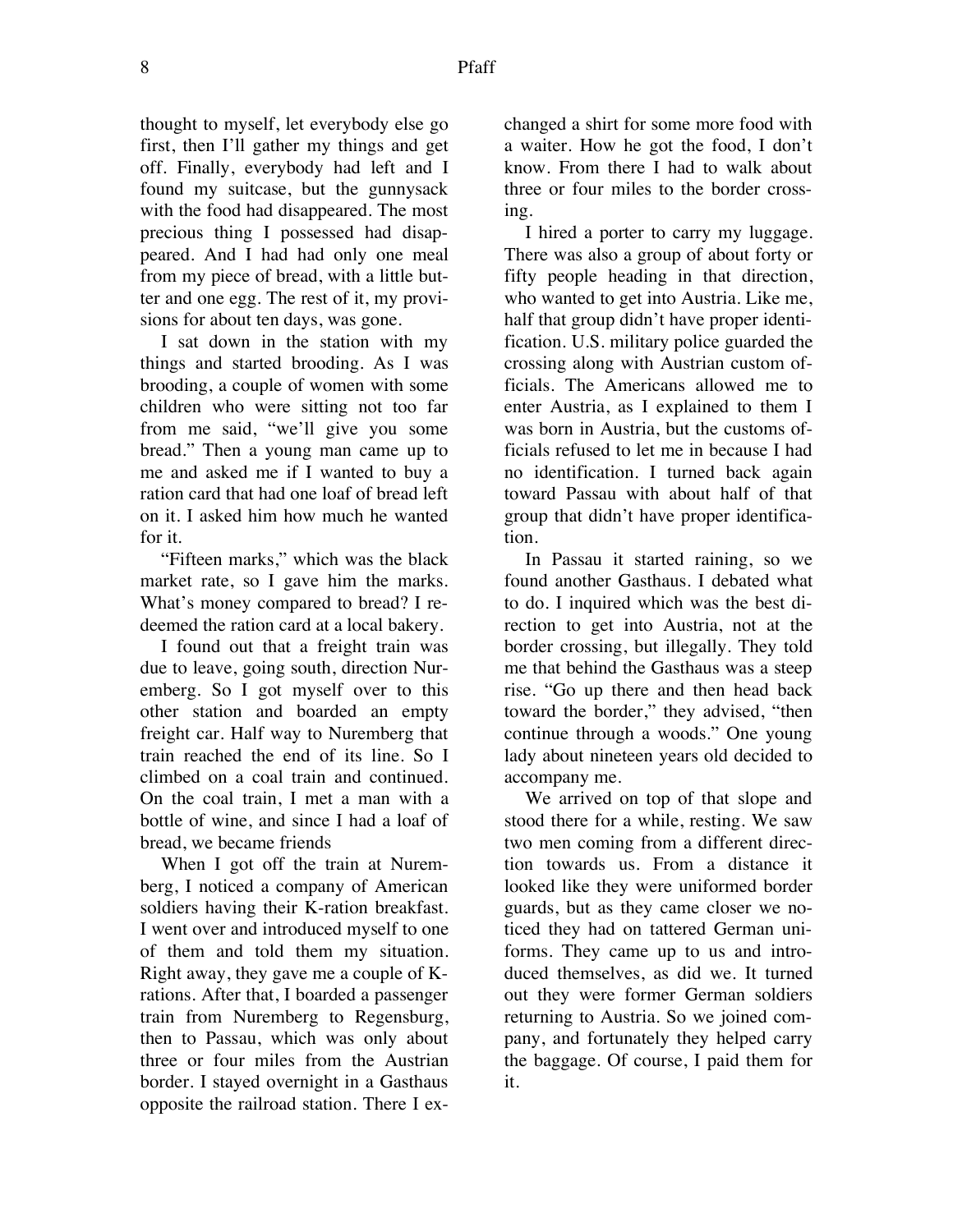It started to rain more heavily, but we weren't going to let that stop our progress. We continued over fields and woods for about three hours, until after dark. We stopped not far from a farmhouse where we could see lights. Two of us decided to go to the farmhouse and inquire where we were. We knocked on the door. A lady answered, and we asked, "Is this Austria?"

"Yes, you're in Austria now."

We explained our situation, and they were very kind and invited us in.

We were able to change our soaking wet clothes, and they provided us hot food. It was great! That night we slept in the hay barn, all four of us, covering ourselves with hay. The next morning we got up around five o'clock and walked almost three hours to a railroad station. We got there shortly before the train was due to leave for Linz. We boarded and paid for our tickets, arriving in Linz three or four hours later. There we parted company, and to this day I still regret that I never wrote down the names and addresses of those other people. But under the circumstances all you had on your mind was heading to your destination. But it was a common experience, and it would have been nice to get together again later on

From Linz, I took an improvised truck to Steyr, my hometown. The truck halted at the railroad station, and opposite the station was the Lutheran church where I had gone as a child. I knocked on the parson's door and was greeted by Mrs. Fleischmann, the pastor's wife. He was critically ill, and I never got to see him; he died just days later. But she answered the door and I introduced myself. Now, at that point I had been traveling from northern Germany all the way down to Austria, a trip of about six days and six nights, and I had no opportunity to shave

or change my clothing, so I looked and smelled like a real bum. You can imagine. So, when Mrs. Fleischmann opened the door, she stepped back and, I believe, had a little shock. I introduced myself but she couldn't believe who I was. She remembered the name, but she just couldn't believe it was possible. She said that the Pfaff family had emigrated to Canada in 1929. "You can't be here."

"There are two pictures hanging in the Sunday school rooms. My two brothers and me are in those pictures."

"Come on in. If you can identify yourself in those pictures, I'll believe you are who you say you are." We went in.

"Well," I pointed, "that's my brother George, my brother Joe, and that's me." That convinced her. One of the parishioners had brought in a rabbit the day before, a fat field rabbit, and she ordered her cook to prepare a meal. It was around two o'clock when the meal was finished, and of course she asked me question after question, all about life in Canada and prison during the war. I talked, and talked, and talked until three o'clock in the afternoon. I became so weary of talking, so sleepy I could hardly keep my eyes open. So I asked to be excused. She gave me a bedroom, and I lay down at three o'clock in the afternoon and slept until six P.M. the next day! That was a beauty sleep I'll never forget.

That evening I continued telling the story. I asked about my cousin, got his address and the directions to get there, and took off right away. Of course, they were amazed to see me. So we stayed up until the wee hours of the morning talk, talk, talk. They told me about my sister, that she was somewhere in upper Austria, but they didn't have her address. They said some relatives out on a farm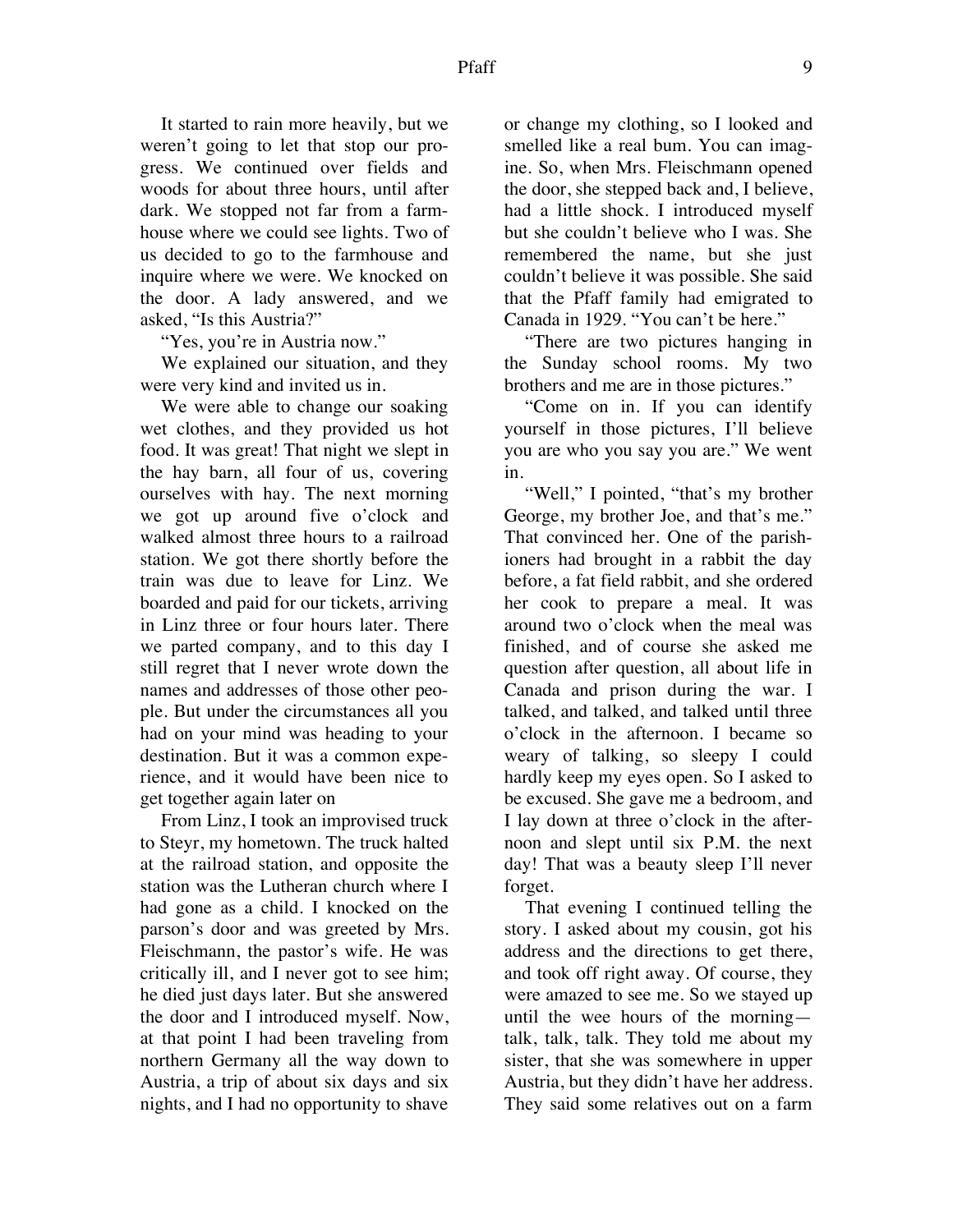might know where she was. So the following day I walked about four hours out in the country and got to these relatives and they said, "yes," they knew where she was in a refugee camp near a town called Reid-im-Traunkreis. Now, there are two towns whose prefix is Reid. One is Reid-im-Traunkreis. I went there and searched through that refugee camp, which housed about five thousand people, for about three weeks but couldn't locate her. I went back to the relatives. They had discovered two days earlier, they said, that they'd given me the wrong town; she was in Reid-im-Inkreis, not in Reid-im-Traunkreis. I took off again the following day for Reid-im-Inkreis.

At four the next morning, I got up and went to the municipality where they issued ration cards; they opened at eight o'clock, so I was the first one to get in. I asked about my sister, and sure enough, she was registered there and they had her address. She lived with a farm family not twenty minutes walking distance. So I took off right away.

I got to this farm, knocked on the door, and asked, "Does Mrs. Kahlert live here with four children?"

"Yes, she has the room upstairs." I walked up the stairs. The door to the room was partially open, and she stood at the other end of the room. I pushed the door open. She looked and saw me standing there and got all white in the face; she thought she was seeing a ghost. The last time I'd seen her was in March of 1938, before she and her husband returned to Germany. It was now September 1945. She was aware that I had been interned, but she had no idea that I'd come back to Austria. As far as she knew, I was in Canada, but there I stood! Well, it took a little while to get over that. The Americans had captured her

husband in France, but she didn't know whether he was dead or alive.

### Postwar....

I returned to Steyr and settled down as a translator for the U.S. military, which had occupied the Steyr factories. In the Gasthaus where I'd rented a room there was no running cold or hot water, so I used to go down to the kitchen and get myself a basin of hot shaving water. There was a young girl working in the kitchen, and I became attracted to her. I guess the attraction was mutual, because she started bearing hot water to my room. We became better acquainted that way and began dating. She's now my wife.

After finding my sister, we began corresponding with my parents in Canada, and it was in March or April of 1946 that we received news from them. Incidentally, the mail was very slow at that time; it would take two or three months for a letter to go one way. But I had made some good friends with the U.S. military people, and one of the soldiers was kind enough to forward my letters via the U.S. postal mail. It got through rather quickly.

My parents had received a letter in Canada from my brother-in-law, my sister's husband, who had been released in France and allowed to go back to Munich. As soon as he was back there, he wrote to Canada and told them his circumstances, and asked whether they had heard anything at all about his wife, my sister and her family. Since they knew where we were, and they knew where he was, they wrote him our address and us his. Shortly after that, by this five-part correspondence, we agreed to meet at the border of Germany and Austria at a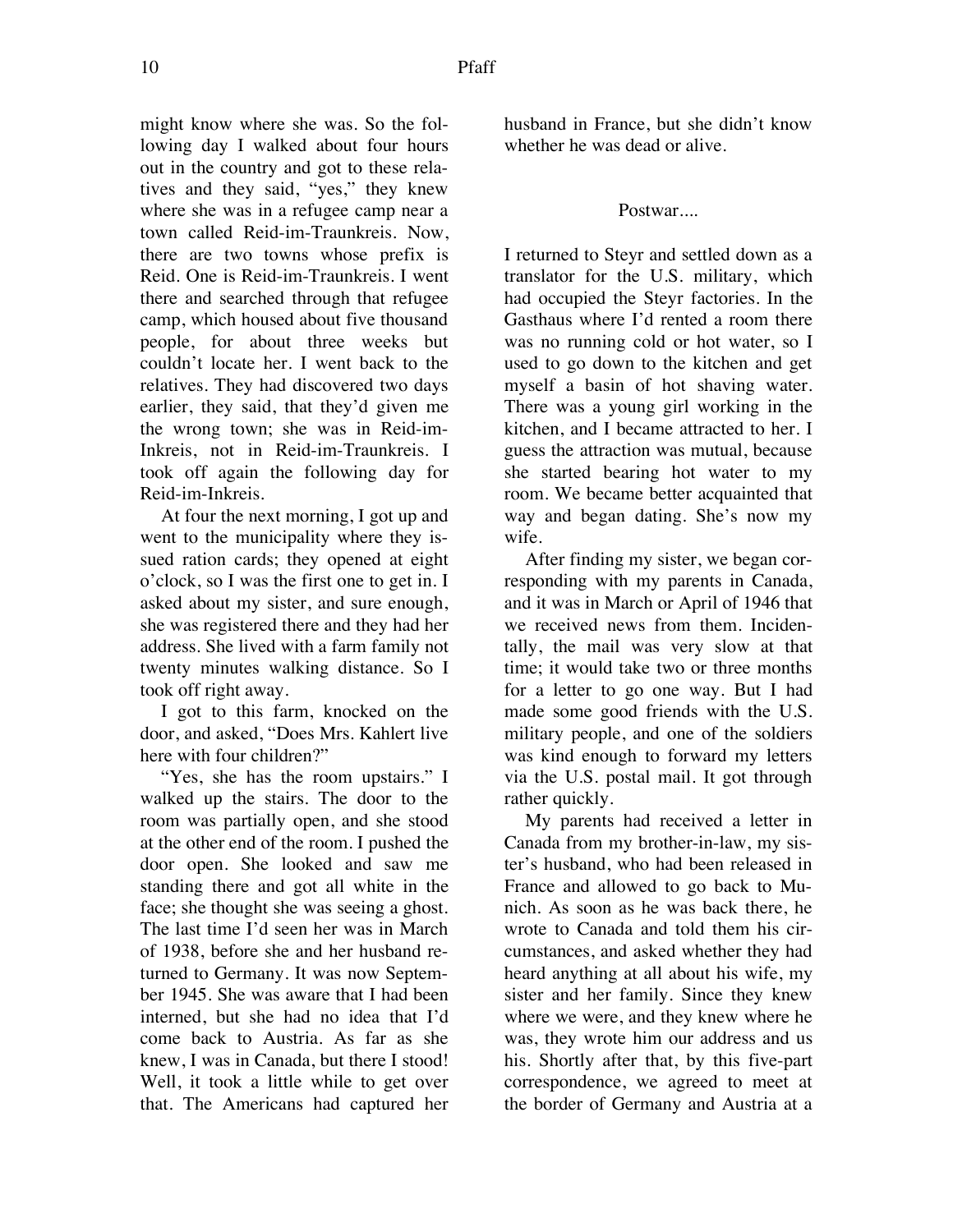certain location. Several months later my sister and their children met him in Munich.

I continued my employment with the U.S. army and the Steyrworks, and married in Austria in 1946. However, we couldn't find any housing in Steyr. My wife had a foster mother in St. Valentin in the Russian zone of occupation; she said we could move in with her. In St. Valentin, I went to work as a laborer. In the evenings I got permission to use the school facilities to teach English. Several months later I decided to take a trip to Linz by train and apply for work with the U.S. military in upper Austria. I was hired immediately due to my knowledge of English and had a good job as liaison between the U.S. military and Austrian employees. I traveled back and forth by train between Linz and St. Valentin.

Then, word reached us through my wife's doctor—who had been her doctor when she was a child in St. Valentin that the local Communist leader had found out that the Russians suspected that I was working for the U.S. military as a spy

This, of course, became a very ticklish situation, and right away, I decided: "We can't stay here. The Russians are going to pick me up and send me to Siberia," which was common at that time in the Russian zones in Germany and Austria. We decided we had to try to get into the American zone. This was in February of '48.

We engaged a local trucker to arrive at our home at six o'clock on a Sunday morning. We loaded all of our belongings onto his truck and headed for the demarcation line, which was a river crossing. When we arrived there were four Russian soldiers sitting on a railing off to one side of the bridge, and each one of them had a sawed-off machine gun slung over his shoulder. I had obtained a .38 revolver from one of the U.S. soldiers for protection in the event the Russians would attempt to deport me. Before leaving, however, I decided I'd better not use that gun, so I'd buried it in the woods. Instead, I decided to purchase a quart of whiskey, because Russian soldiers were wild after whiskey and could easily be bribed.

My wife and boy were sitting in the front with the driver, and I was in the back of the truck. When we stopped, one of the soldiers got off the railing and came over to the truck. My wife showed him our identity card. He looked at it, gave it back to her, and then came to the back of the truck and said in broken German to help him up. I reached down and grabbed his hand and pulled him into the back of the truck. He poked through all the furniture, looked at the belongings and suitcases, and asked me whether I had a gun. I said, "nope." Then he tried to get me into a discussion about Hitler. But I thought to myself, you'd better shut up and not get into any conversation about Hitler or World War II. I clamed up.

He finally gave up the attempt and got back down off the truck and walked forward to the barrier, motioning us through. What a relief that was. Oh! At that point we were so tense, completely motionless, cold, but after we got through we started shaking. Then things let loose. We were free. On the other side the U.S. military policemen had a delousing apparatus, and they pumped DDT into us, front and back. We arrived in Linz and settled down.

I went to work for the U.S. military at camp McCooley from that time until our emigration to the United States in August 1955. During our time in Austria we had three more children. We applied